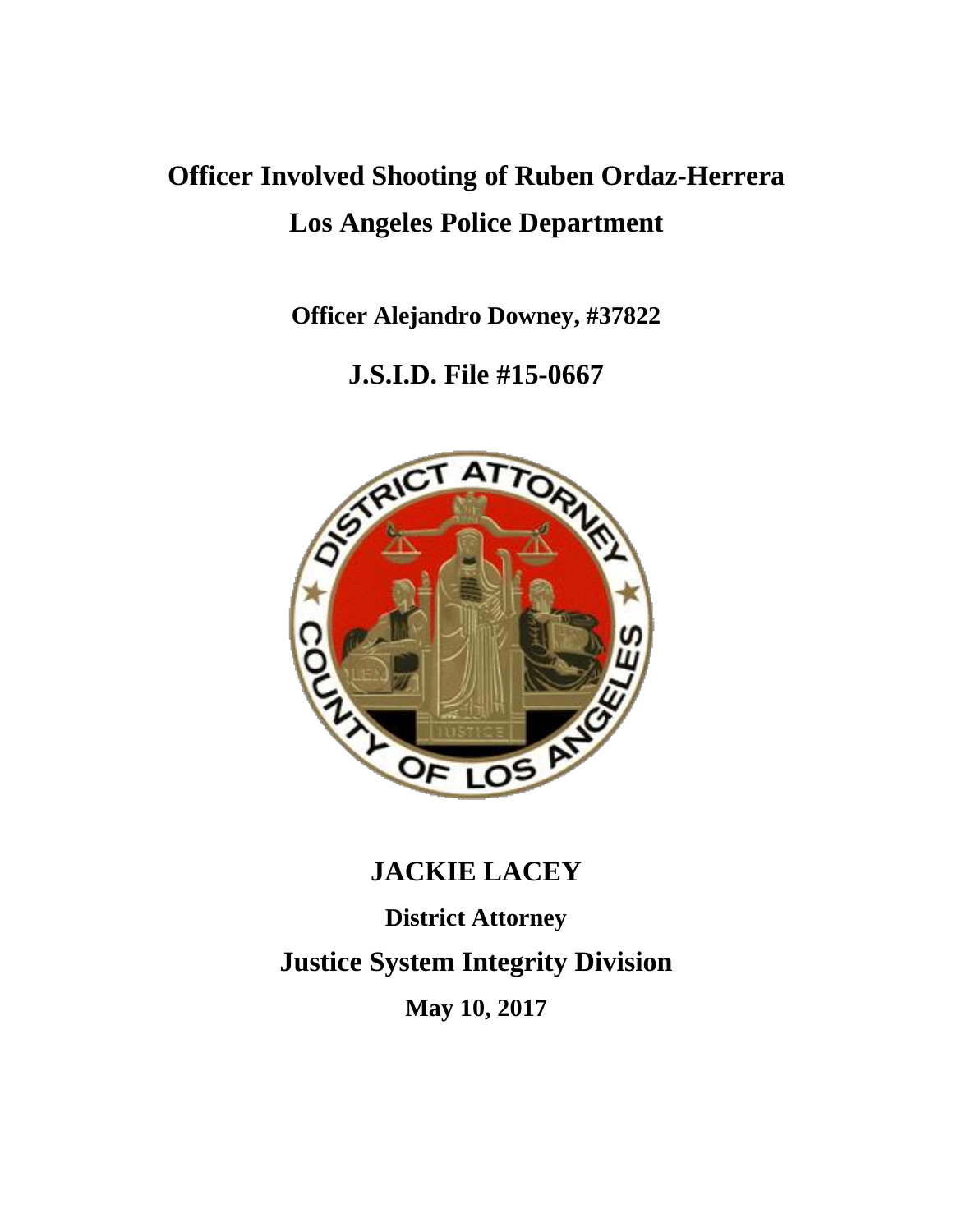#### **MEMORANDUM**

| TO:             | <b>COMMANDER ROBERT A. LOPEZ</b>                        |
|-----------------|---------------------------------------------------------|
|                 | Los Angeles Police Department                           |
|                 | Force Investigation Division                            |
|                 | 100 West First Street, Suite 431                        |
|                 | Los Angeles, California 90012                           |
| FROM:           | <b>JUSTICE SYSTEM INTEGRITY DIVISION</b>                |
|                 | Los Angeles County District Attorney's Office           |
| <b>SUBJECT:</b> | <b>Officer Involved Shooting of Ruben Ordaz-Herrera</b> |
|                 | J.S.I.D. File #15-0667                                  |
|                 | F.I.D. File #F098-15                                    |
| DATE:           | May 10, 2017                                            |

The Justice System Integrity Division of the Los Angeles County District Attorney's Office has completed its review of the December 19, 2015, fatal shooting of Ruben Jose Ordaz-Herrera by Los Angeles Police Department (LAPD) Officer Alejandro Downey. It is our conclusion that Officer Downey used reasonable force in self-defense and in defense of others.

The District Attorney's Command Center was notified of this shooting on December 19, 2015, at approximately 3:23 p.m. The District Attorney Response Team responded to the location. They were given a briefing and walk-through of the scene by LAPD Lieutenant Steve Lurie.

The following analysis is based on reports, recorded interviews, and photographs submitted to this office by the LAPD's Force Investigation Division. The departmentally compelled statement of Officer Downey was not considered in this analysis.

#### **FACTUAL ANALYSIS**

On Saturday, December 19, 2015, at approximately 8:00 a.m., LAPD officers responded to a call for service regarding a man, later identified as Ordaz-Herrera, who was throwing beer bottles. When officers arrived, Ordaz-Herrera physically assaulted them, resulting in a fight which caused injuries to two officers and Ordaz-Herrera.<sup>1</sup> Officer Downey and his partner, Officer Joseph Adranga, responded to the scene in response to an emergency backup request. Upon their arrival, Adranga and Downey found Ordaz-Herrera handcuffed and seated on the ground. Ordaz-Herrera was transported to Harbor-University of California Los Angeles (UCLA) Medical

<sup>&</sup>lt;sup>1</sup> When Ordaz-Herrera attacked the two police officers who responded to the initial call, one of the officers was forced to use a Carotid Restraint Control Hold (CRCH) in response. LAPD policy treats a CRCH as a significant use of force and requires that a subject against whom a CRCH is used be medically evaluated after its use. Ordaz-Herrera otherwise suffered only scrapes and minor bruising.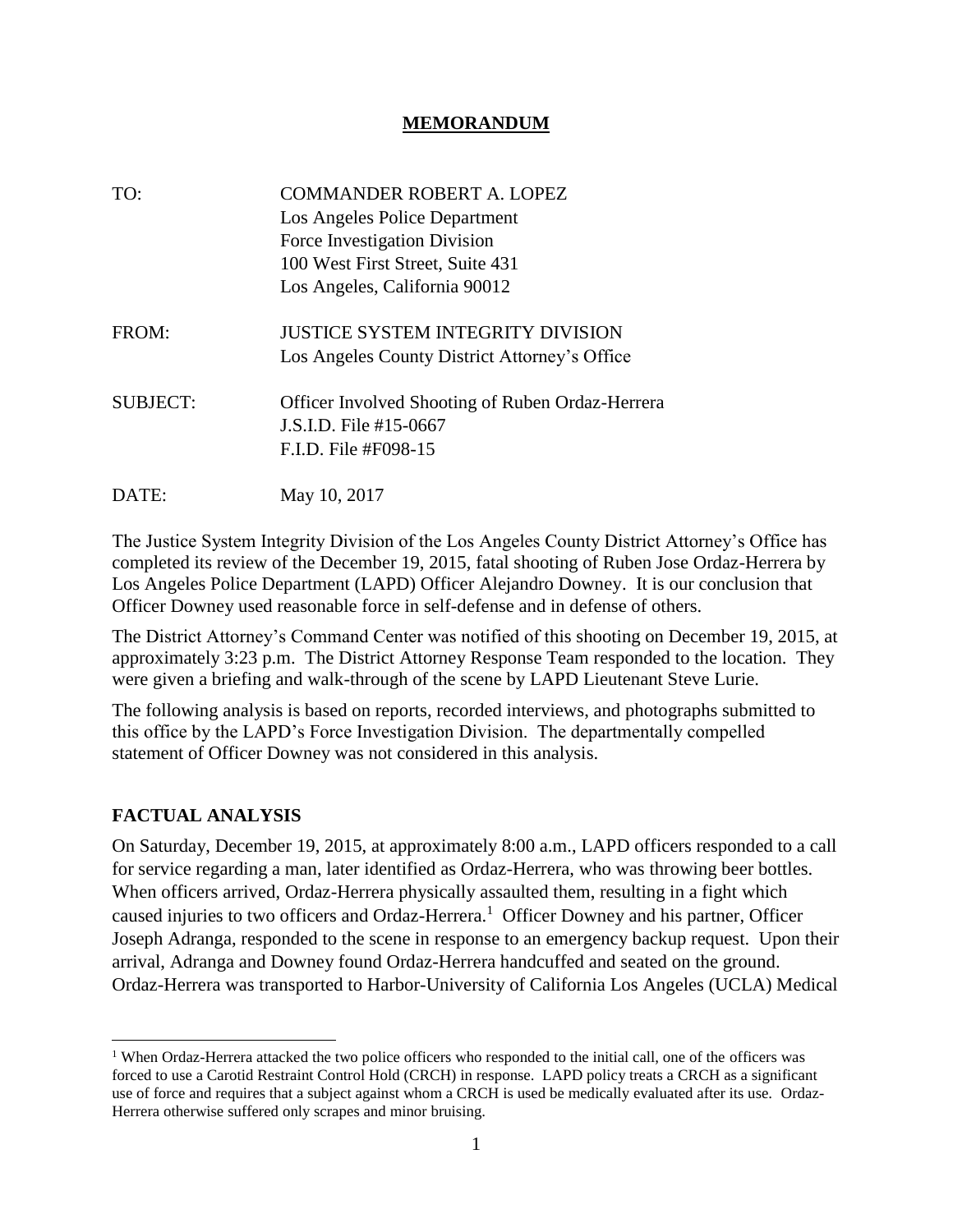Center to be evaluated, and Downey and Adranga were assigned to accompany him. Downey rode in the ambulance with Ordaz-Herrera and Adranga followed in a police vehicle.

Ordaz-Herrera arrived at the hospital at approximately 8:56 a.m., and was treated in the emergency department. The treatments included a CAT scan, the placement of an intravenous drip, and blood tests. Throughout his stay at the hospital, Ordaz-Herrera was cooperative with the medical staff and the officers guarding him. While he was handcuffed to his bed for most of the time he was being treated, the handcuffs were removed to facilitate the CAT scan and Ordaz-Herrera remained calm and cooperative. During his stay at the hospital, Ordaz-Herrera admitted that he had been up all night smoking methamphetamine and marijuana. The treating physician cleared Ordaz-Herrera to be booked into LAPD custody at approximately 2:15 p.m.

At about 2:30 p.m., after being informed that Ordaz-Herrera was medically cleared, Adranga told Ordaz-Herrera, who was handcuffed to the bed, that he was being released from the hospital and would be transferred to jail. Adranga released the handcuff from Ordaz-Herrera's left hand and then his right hand. As soon as Adranga released the second hand, Ordaz-Herrera jumped out of the bed "like a madman," picked up a metal stool which was in the room, and charged Downey and Adranga while holding the stool. He threw the stool at the officers, hitting Downey in the arm, and both officers fired their Tasers at Ordaz-Herrera.

Adranga said Ordaz-Herrera "instantly engaged in a fight with us…[he] wasn't trying to run or get away." Ordaz-Herrera took Adranga to the ground and reached for his duty belt as they fought on the ground. Adranga was able to get up off the floor, but Ordaz-Herrera kicked him in the chest with both feet, fracturing Adranga's ribs, knocking the wind out of him, and causing him to fall to the ground again. As Adranga and Ordaz-Herrera continued struggling on the ground, Downey was trying to subdue Ordaz-Herrera with a Taser and by kicking Ordaz-Herrera. Adranga felt Ordaz-Herrera again reaching toward his gun, so he shifted onto his right side so that his gun would be inaccessible: "All I could do was protect my gun at that point and I – and I believe that this suspect was wanting to kill either me or my partner. He was trying to get our guns." Adranga said that he saw Ordaz-Herrera reach toward Downey's gun belt when he heard one "pop" and looked up to see Downey, standing and holding his firearm. Ordaz-Herrera fought for another moment before his breathing slowed and ultimately stopped.

There were a number of hospital staff members who witnessed the fight and shooting. Each of them described Ordaz-Herrera fighting the officers, throwing a stool, and not responding to either the officers' commands or their use of Tasers.<sup>2</sup>  $\bf{D}$   $\bf{B}$  saw Ordaz-Herrera immediately recover from the officers' use of Tasers as he aggressively fought the officers. He watched as Ordaz-Herrera knocked one officer to the ground as the other officer was on top of Ordaz-Herrera. Both officers repeatedly deployed their Tasers, but Ordaz-Herrera did not respond to their use. It was only after Ordaz-Herrera started to get up and grab for Downey that Downey fired one shot.

<sup>&</sup>lt;sup>2</sup> Many witnesses observed only part of the altercation. For the sake of brevity, their statements are not all detailed here. While some witnesses had differing recollections, none of their statements are materially different from those which are detailed.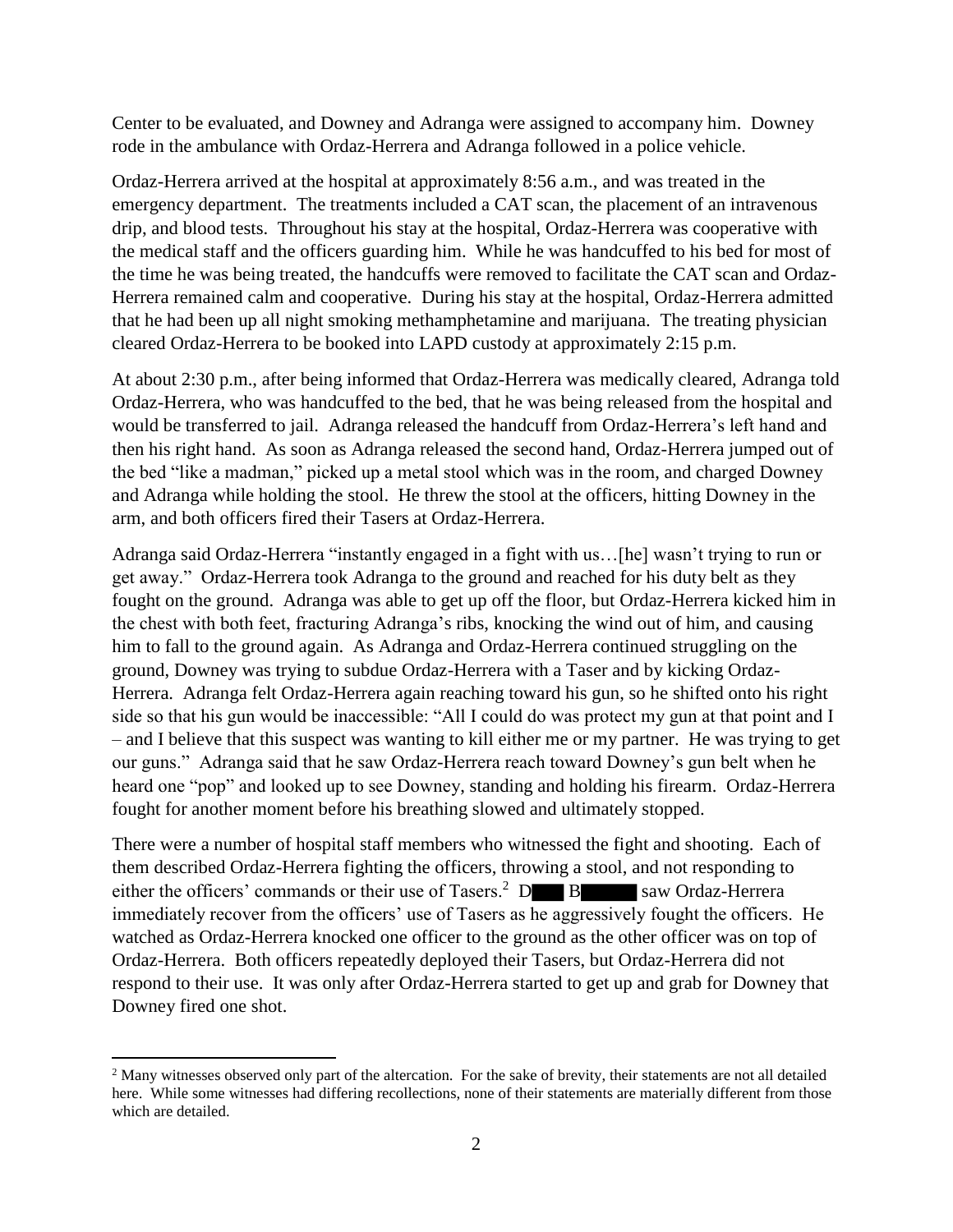G P had just left Ordaz-Herrera's room when she heard shouting and saw Ordaz-Herrera throw a metal stool which struck Downey. She watched as Ordaz-Herrera charged the officers and tackled one of them to the ground. She said that the officers both used their Tasers in an attempt to subdue him, but they had no effect. The officers were grappling with Ordaz-Herrera on the ground, but they were unable to control him, and he kept reaching for the officers' legs. It appeared to her "that the patient was trying to reach for a gun the whole time."<sup>3</sup> During the fight, she heard Downey say, "Stop fighting or I'm going to shoot you!" and Ordaz-Herrera reached and grabbed for something on the officer's waist. In response, Downey fired one shot from his handgun, striking Ordaz-Herrera. When asked whether there was anything she wanted to add to her statement, P stated, "If it wasn't for the officers, we could have all died today because it really seemed like the patient wanted that gun and really wanted to hurt somebody."

N P agreed with P . She said that she watched as Ordaz-Herrera took the officers to the ground and was reaching for an officer's gun while the officer tried to keep it in his holster. She stated that the "officers were struggling and were in danger. Two police could not control this patient." P said, "It just seemed like he was really aiming to get their weapons." S A described Ordaz-Herrera as "extremely strong" and "overpowering the officers" as he was fighting. A saw Ordaz-Herrera lunging for the officer's waist immediately before the officer fired his handgun and was scared at that moment about what Ordaz-Herrera was going to do next.

X X agreed that Ordaz-Herrera was reaching for an officer's gun immediately before he was shot.  $X$  said, "I was just amazed at how strong and how... difficult to subdue the patient was…I've never seen anything like that. It's…almost like out of a movie." When asked if he had anything to add to his statement,  $X$  said, "I was very fearful of my own life and I was fearful of the life of everybody around me…the officers did all they can (sic) to subdue him without causing harm and, and it wasn't working. I can tell that the Taser gun that was activated was not working on the patient. He was resisting…and then one shot was fired. I thought it was the only way to restrain the patient at that time."

Numerous law enforcement officers from different agencies converged on the hospital in response to the officers' call for help.<sup>4</sup> One of those officers, Hugo Enriquez of the LAPD, came upon Downey and Ordaz-Herrera moments after the shot was fired.<sup>5</sup> Downey spontaneously told Enriquez that he shot Ordaz-Herrera when Ordaz-Herrera went for his gun.

After being shot, Ordaz-Herrera was handcuffed and then immediately transferred to the trauma room in the emergency department. He was taken to the operating room for emergency surgery and pronounced dead when the surgeon discovered that the bullet had severed Ordaz-Herrera's aorta, and determined that he could not be revived.

l

<sup>&</sup>lt;sup>3</sup> None of the civilian witnesses were able to identify Downey or Adranga by name, and it was often unclear from their statements to which officer the witness was referring. All of the civilians referred to Ordaz-Herrera as the "patient."

<sup>&</sup>lt;sup>4</sup> After Downey shot Ordaz-Herrera, Adranga ran outside the emergency department to radio for help because LAPD radios have no reception inside the building.

<sup>5</sup> Enriquez was in the hospital parking lot, having responded to the facility for an unrelated incident.